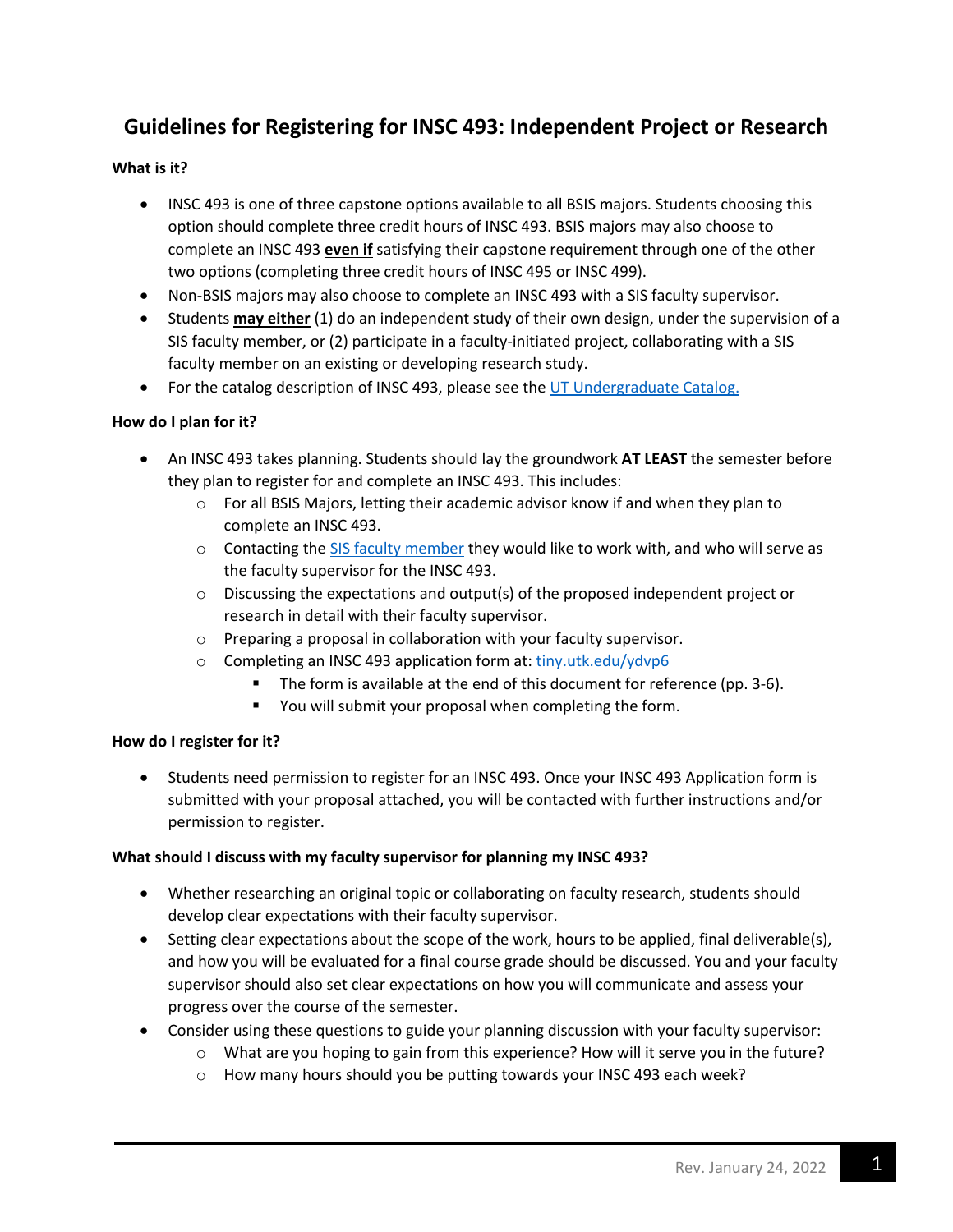- $\circ$  How often will you and your faculty supervisor communicate regarding your progress and work? For example, should you send updates weekly, biweekly, or monthly regarding your progress?
- $\circ$  What is the end goal and final product of this INSC 493? For example, will it result in a report, essay, poster, visualization or other deliverable(s)?
- o Do you have plans to present your work? The University has several opportunities to showcase undergraduate research.

## **What should go into my INSC 493 proposal?**

- This proposal functions as a contract between you and your faculty supervisor. It establishes objectives, responsibilities, and deliverables. Instructions are provided here, as well as in the INSC 493 online application available at: tiny.utk.edu/ydvp6
- It is required that the proposal has already been discussed, written, revised (as needed), and approved by your faculty supervisor **before you submit** your INSC 493 application.
- You cannot register without the application and proposal being completed.
- Proposals are typically between 1 to 3 pages in length (single-spaced). Your proposal **must include the following elements:**
	- 1. Title of the independent project or research study.
	- 2. Your name.
	- 3. Your faculty supervisor's name.
	- 4. The semester, including year, the INSC 493 is to be completed.
	- 5. A brief description of the project or study.
	- 6. Objectives (that is, what knowledge and/or skills you hope to acquire or further develop).
	- 7. Expected deliverables (that is, what you plan to produce, such as a literature review, app, information visualization, ePortfolio, or other variety of outputs).
	- 8. A brief description of how your performance will be evaluated by your faculty supervisor.
- While not required, you are welcome to include other information that you and your faculty supervisor feel is important for establishing expectations, such as key dates, milestones, communication expectations, such as weekly meetings, or other helpful information.

#### **Who do I contact if I have questions about this process?**

• Dr Carolyn Hank, SIS Director of Undergraduate Studies, chank@utk.edu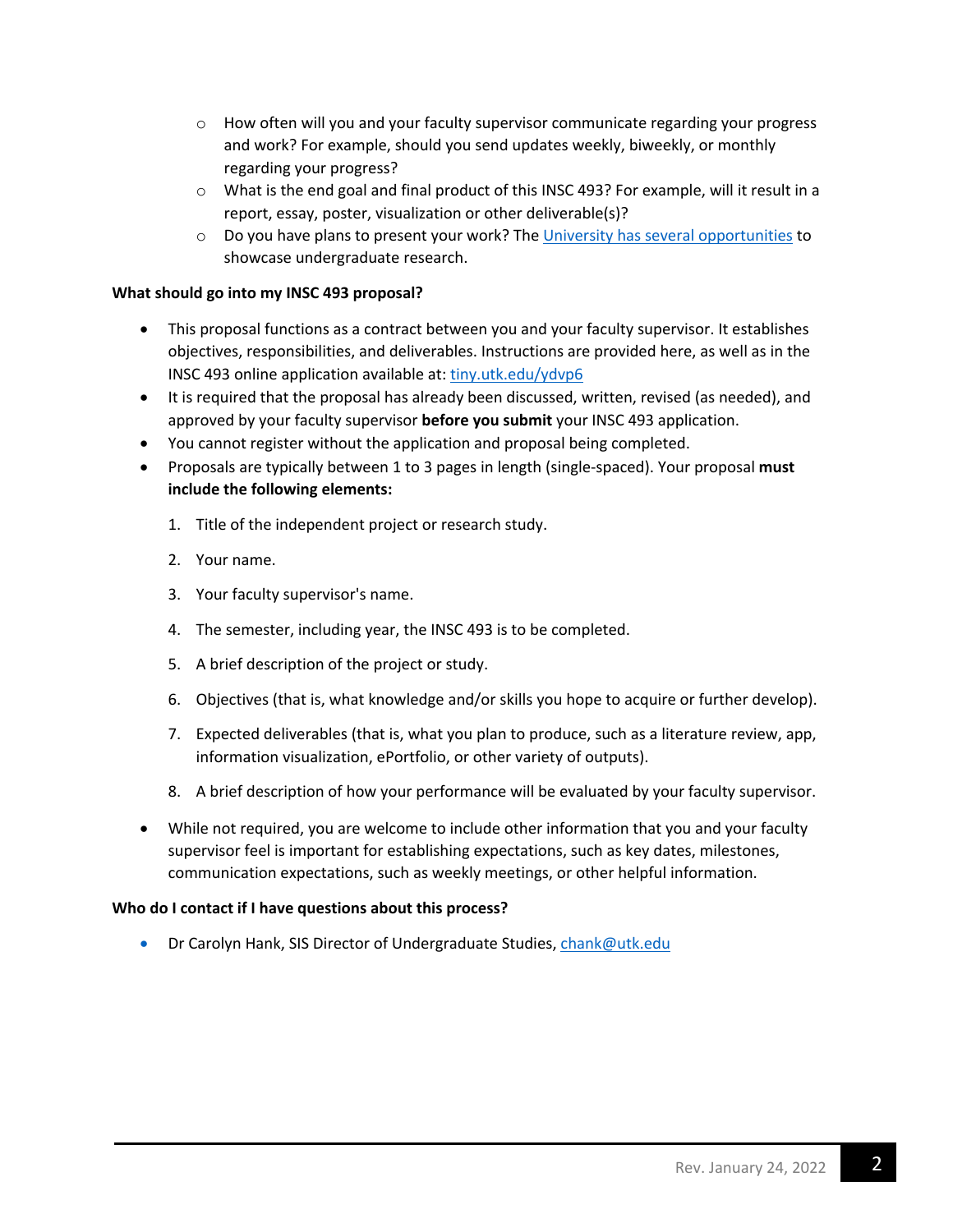# The application is provided here for reference. Complete the Application at: tiny.utk.edu/ydvp6

#### **INSC 493: Independent Project or Research Application**

For INSC 493, students may do either an independent study of their own design under supervision from a SIS faculty member, or participate in a SIS faculty-initiated project, collaborating with the faculty member on an existing or developing research study. This Application Form must be completed and submitted before a student may register. This form should be completed **only after** a student has identified a faculty supervisor, discussed the expectations and output(s) of the proposed independent project or research in detail, and prepared a proposal.

**Please note:** Only in exceptional circumstances approved by the SIS Director of Undergraduate Studies will students be allowed to take an existing SIS course as an independent study.

| Who are you:                                                                                     |  |
|--------------------------------------------------------------------------------------------------|--|
|                                                                                                  |  |
|                                                                                                  |  |
|                                                                                                  |  |
|                                                                                                  |  |
| What is your major?<br><b>BSIS (No Concentration)</b><br><b>BSIS - DIMA</b><br><b>BSIS - UXD</b> |  |
|                                                                                                  |  |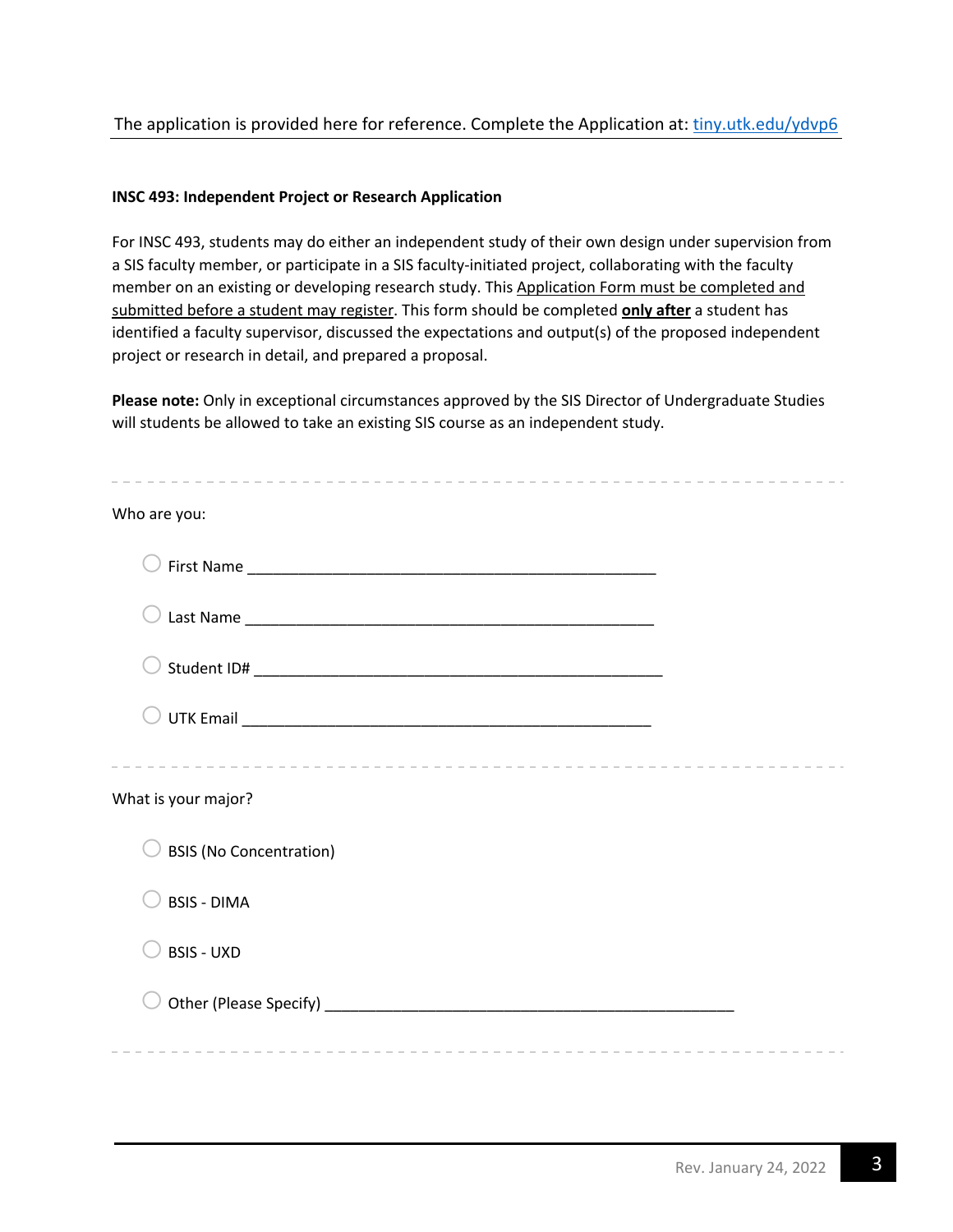| Not applicable (I am not a BSIS Major)                                                            |
|---------------------------------------------------------------------------------------------------|
| Yes                                                                                               |
| <b>No</b>                                                                                         |
| Not sure                                                                                          |
| Who is your INSC 493 faculty supervisor? (Your supervisor must be a SIS faculty member.)          |
|                                                                                                   |
|                                                                                                   |
| What semester do you plan to register for this INSC 493 (e.g., Fall 2022)?                        |
| What semester do you plan to graduate (e.g., Spring 2023)?                                        |
| How many credit hours are you requesting? (Typically, students take INSC 493 for 3 credit hours). |
| 3 Credit Hours                                                                                    |
| 6 Credit Hours                                                                                    |

Do you plan to use this INSC 493 to fulfill the capstone requirement for the BSIS degree?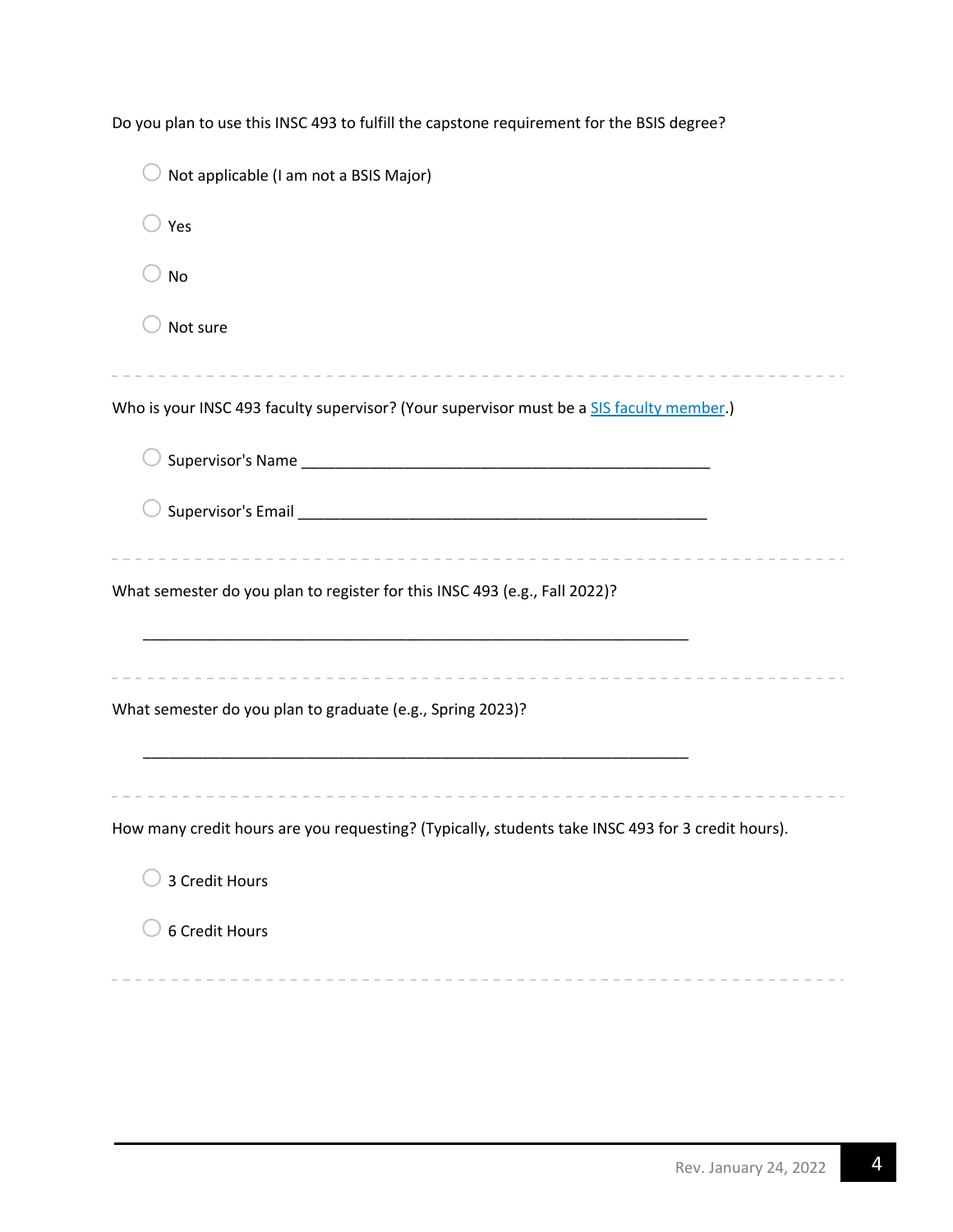Have you previously completed an INSC 493?

 $\bigcirc$  Yes, for three credits

 $\bigcirc$  Yes, for six credits

 $\bigcirc$  No

 $\bigcirc$  Not sure

Which of the following INSC courses have you completed? Select all that apply, including courses you are currently enrolled in and registered for:

| None            | <b>INSC 360</b> | <b>INSC 484</b> |
|-----------------|-----------------|-----------------|
| <b>INSC 102</b> | <b>INSC 380</b> | <b>INSC 486</b> |
| <b>INSC 201</b> | <b>INSC 384</b> | <b>INSC 489</b> |
| <b>INSC 210</b> | <b>INSC 430</b> | <b>INSC 495</b> |
| <b>INSC 220</b> | <b>INSC 435</b> | <b>INSC 499</b> |
| <b>INSC 305</b> | <b>INSC 436</b> |                 |
| <b>INSC 311</b> | <b>INSC 439</b> |                 |